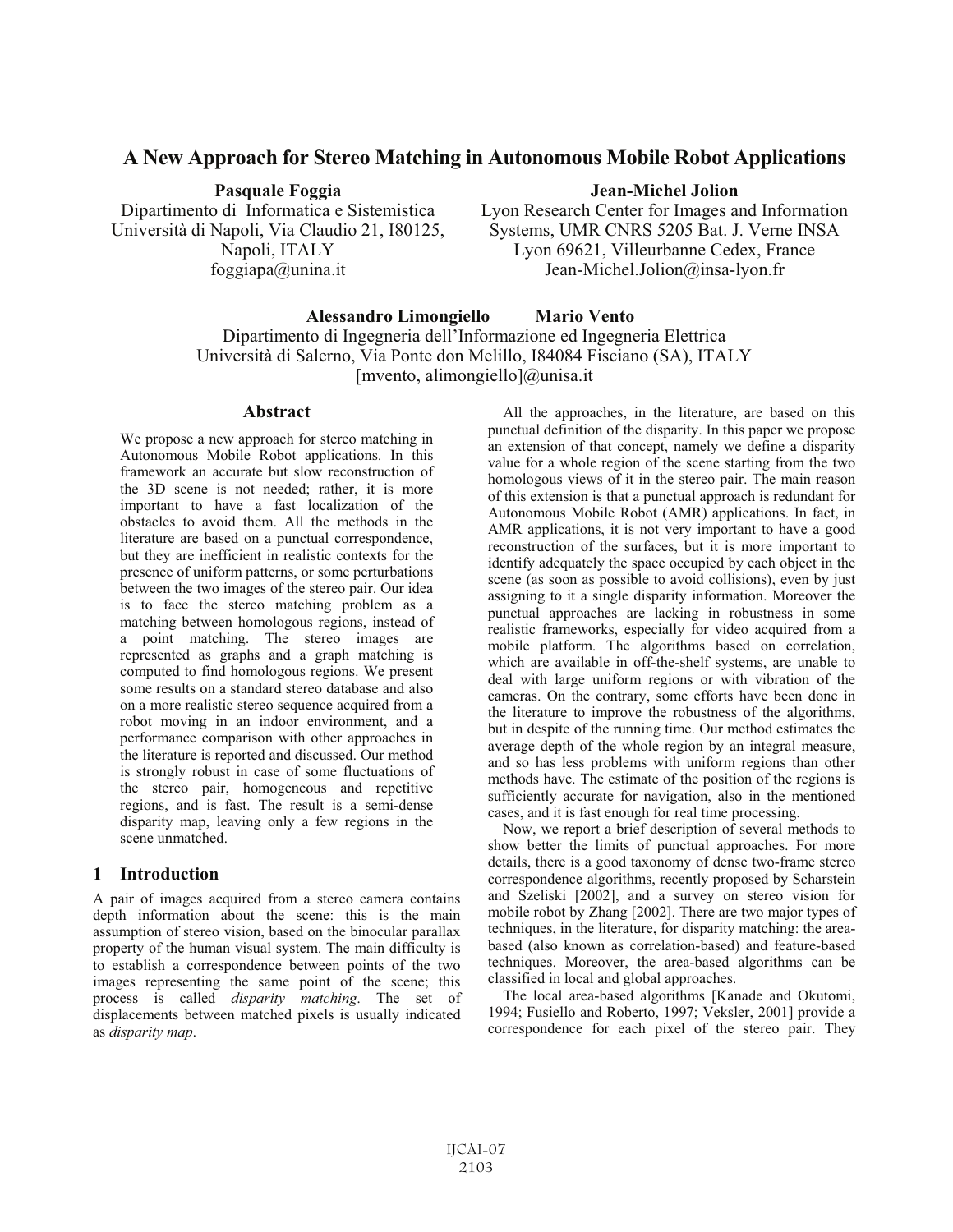assume that a pixel is surrounded by a window of pixels with the same disparity, and these windows of pixels are matched. They produce a dense disparity map, excessive for AMR aims. Furthermore, they can be quite unreliable not only in homogeneous regions, but also in textured regions for an inappropriately chosen window size.

On the other side, the global area-based approaches try to propagate disparity information from a pixel to its neighbors [Marr and Poggio, 1976; Zitnick and Kanade, 2000], or they define and minimize some energy function over the whole disparity map [Geiger *et al*., 1995; Roy, 1999; Boykov et al., 2001]. They have a better performance in homogeneous regions, but they frequently have parameters which are difficult to set, and are highly time-consuming.

The feature-based approaches [Marr and Poggio, 1979; Grimson, 1981; Candocia and Adjouadi, 1997] detect and match only "feature" pixels (as corner, edges, etc.). These methods produce accurate and efficient results, but compute sparse disparity maps (only in correspondence to the feature points). Therefore, AMR applications require more details, in fact some information about the size; also a rough shape of the objects is needed for guiding a robot in the environment or for basic recognition tasks (e.g. in industrial applications, or for platooning of robots).

All the proposed methods, as already said, look for a punctual matching in the stereo pair. Therefore, some constraints both on the scene and on the input images have been introduced, since the first works on the stereopsis by Marr and Poggio [1976;1979], in order to guarantee good results and to reduce the complexity. To guarantee these constraints, the stereo pair is supposed to be acquired from a sophisticated system, so that the energy distributions of the two images are as similar as possible. Moreover, a preprocessing phase is needed, before the correspondence finding step, to compensate the hardware setup (*calibration* phase), or to assume an horizontal epipolar line (epipolar *rectification*). Unfortunately, in realistic applications of mobile robot these constraints are not easy to guarantee. The two images of the stereo pair could have a different lighting, the motion of the mobile platform on a rough ground should produce mechanical vibrations of the cameras, and consequently local or global perturbations between the two images, that could undermine the initial phases of calibration and rectification. We want to relax some constraints on the input images in order to consider a more realistic acquiring system, and consequently we add some constraints on our goal.

In this paper we propose, as said before, an extension of the disparity concept. The main idea is to determinate a unique disparity value for a whole region of the scene and not for a pixel. In fact, even if we can suppose an unique correspondence between each pixel in the left and right images from an optical point of view (as said by the *uniqueness constraint*), in some cases we can not have enough information to find this correspondence looking just at a single pixel. Let us consider, for example, pixels inside homogeneous areas, or belonging to repetitive patterns, or pixels suffering from perspective or photometric distortions.

We prefer to have a 2D and  $\frac{1}{2}$  representation of the scene, assigning a constant disparity value to a whole region and only to some significant regions. Therefore, we propose a new stereo matching approach based on a region segmentation of the two images and a graph representation of these regions, to face the matching problem as a graph matching problem. The computational process is simpler and faster, because we consider only some significant regions, i.e. big areas, or some areas selected by a specific target. The result is more robust in a realistic context, because an integral measurement of the disparity for the whole region can mitigate some local and global fluctuations between the two images.

This paper is organized as follows: Section 2 presents an overview of our approach; Section 3 is devoted to the segmentation and the graph representation of the stereo pair; Section 4 shows the graph matching between the left and right image and Section 5 shows the disparity computation. Finally, in Section 6 there is a discussion of experimental results on standard stereo database and also on our stereo video sequence. Conclusions are drawn in Section 7.

#### **2 Overview of our approach**

The main idea of our approach is to obtain a disparity map looking at the distance between homologous regions (instead of pixels) in the stereo images. Let these regions be called *blobs*. In this way the computation of the disparity map is carried out on a set of pixels having the same spatial and color proprieties, producing a more robust performance with respect to local and global perturbations in the two images.



**Figure 1**: A scheme of our approach.

It should be noted that a blob is not an object; objects are decomposed into several blobs, so the overall shape of the object is however reconstructed, except for uncommon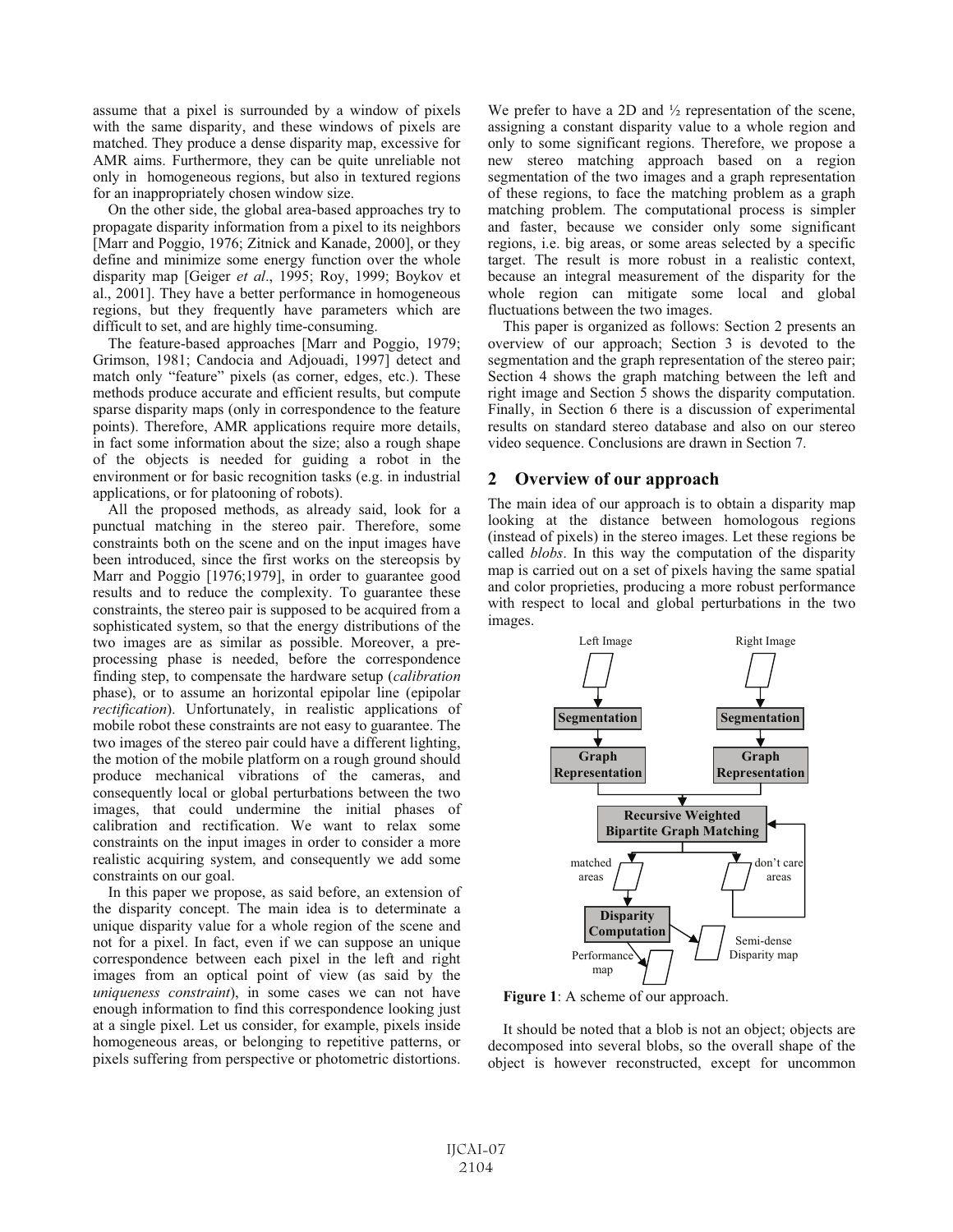pathological cases. An example of pathological case can be a uniform object almost along the line of sight, but it has been satisfactorily dealt with only by global criteria optimization, which is extremely time consuming.

In our approach (see Figure 1), the left and right images are segmented and each area identifies a node of a graph (see section 3). The segmentation process is simple and very fast. In fact, we are not interested in a fine segmentation, because we do not pursue a reconstruction aim. Anyway, we need similar segments between the left and right image in order to correctly find homologous regions. This objective is possible, in fact the stereo images are likely similar because they represent two different view points of the same scene. Moreover, the segmentation process does not influence the rest of algorithm, because a recursive definition of the matching (see section 4) and a performance function (see section 5) guarantee a recovery of some segmentation problems.

A bipartite graph matching between the two graphs is computed in order to match each area of the left image with only one area of the right image. This process yields a list of reliably matched areas and a list of so-called *don't care* areas. By calculating a vertical displacement between the corresponding areas, a depth is found for those areas of the reference image (i.e. left image). The list of the don't care areas, instead, could be processed in order to refine our result (see section 4).

As it is clear, this approach is robust even in case of uniform texture and it does not need a strong calibration process because it looks for area correspondence and not pixel correspondence. On the other hand, an effort is required in graph matching to assure real-time requirements. The application time is reduced using some constraints for a quicker computation of the bipartite graph matching (see section 4). Our method can be classified as a systemic approach [Jolion, 1994], in fact we consider constraints coming from the scene, from the objective and from the observer. In particular, with regard to scene constraints, we assume a strong continuity constraint for each selected region, and the compatibility and the uniqueness constraints are applied on the whole region and not longer on each pixel. The horizontal epipolar line constraint is generalized in a *horizontal epipolar band* (see section 4), to take the nature of the mobile observer into account. Moreover, the observer is supposed to move in an indoor environment and not too fast. Finally, the objective is considered to be realtime and highly related to the AMR applications. Therefore, all these constraints are taken into account to achieve our goal.

## **3 Segmentation and Graph representation**

The first phase of the algorithm is the segmentation of the stereo images and their graph representation. We need a very fast segmentation process that produces similarly segmented areas between the left and right images. We have used a simple multi-threshold segmentation. It is essentially based on the quantization of the histogram in some color ranges (of the same size). The left and right segmentations are very similar, considering an adaptive quantization for each image according to its lighting condition. A connected component detection procedure is applied on each segmented image to obtain 4-connected areas of the same color. Each connected area (blob) is then represented as a node of an attributed graph. Each node has the following attributes:

- *colMean*: the RGB mean value of the blob (*m\_r, m\_g, m\_b*);
- *size*: the number of pixels in a connected area;
- *coord*: the coordinates of the box containing the blob (*top, left, bottom, right*);
- *blobMask*: a binary mask for the pixels belonging to the blob.

It is easy to understand that a segmentation yielding many segments can be more accurate but creates lots of nodes, consequently requiring a more expensive graph matching process. On the other hand, a rougher segmentation process generates matching nodes that are very dissimilar in size and shape. As a compromise, we consider a segmentation process tuned to over-segment the image, and subsequently we filter the image in order to discard small noisy areas.

# **4 Graph Matching**

Formally our matching algorithm can be described in the following way. A number of nodes is identified in each frame (left and right image) and a progressive label is associated to each node (blob). Let  $G^L = \{N_0^L, ..., N_n^L\}$  and  $G^R = \{N_0^R, ..., N_m^R\}$  be the two graphs representing the left and right image respectively. The solution of the spatial matching problem, between two stereo frames, is an injective mapping between a subset of  $G<sup>L</sup>$  and a subset of  $G<sup>R</sup>$ . The problem at hand can be represented by using a matrix whose rows and columns are respectively used to represent the nodes of the set  $G<sup>L</sup>$ , and the nodes of the set  $G<sup>R</sup>$  (correspondence matrix). The element (i,j) of the matrix is 1 if we have a matching between the element  $N_i^L$  with the element  $N_j^R$ , it is 0 otherwise. Each row contains no more than one value set to 1. If the j-th row or the i-th column contains only zeros, it means that it is a don't care node. The bijective mapping  $\tau: G^L \to G^R$  solves a suitable Weighted Bipartite Graph Matching (WBGM) problem. A Bipartite Graph (BG) [Baier and Lucchesi, 1993] is a graph where nodes can be divided into two sets such that no edge connects nodes in the same set. In our problem, the first set is  $G<sup>L</sup>$ , while the second set is  $G<sup>R</sup>$ . Before the correspondence is determined, each node of the set  $G<sup>L</sup>$  is connected with each node of the set  $G<sup>R</sup>$ , thus obtaining a Complete BG. In general, an assignment between two sets  $G<sup>L</sup>$  and  $G<sup>R</sup>$  is any subset of  $G^L \times G^R$ , i.e., any set of ordered pairs whose first elements belongs to  $G<sup>L</sup>$  and whose second elements belongs to  $G<sup>R</sup>$ , with the constraint that each node may appear at most once in the set. A maximal assignment, i.e. an assignment containing a maximal number of ordered pairs is known as a matching (BGM) [Kuhn, 1955].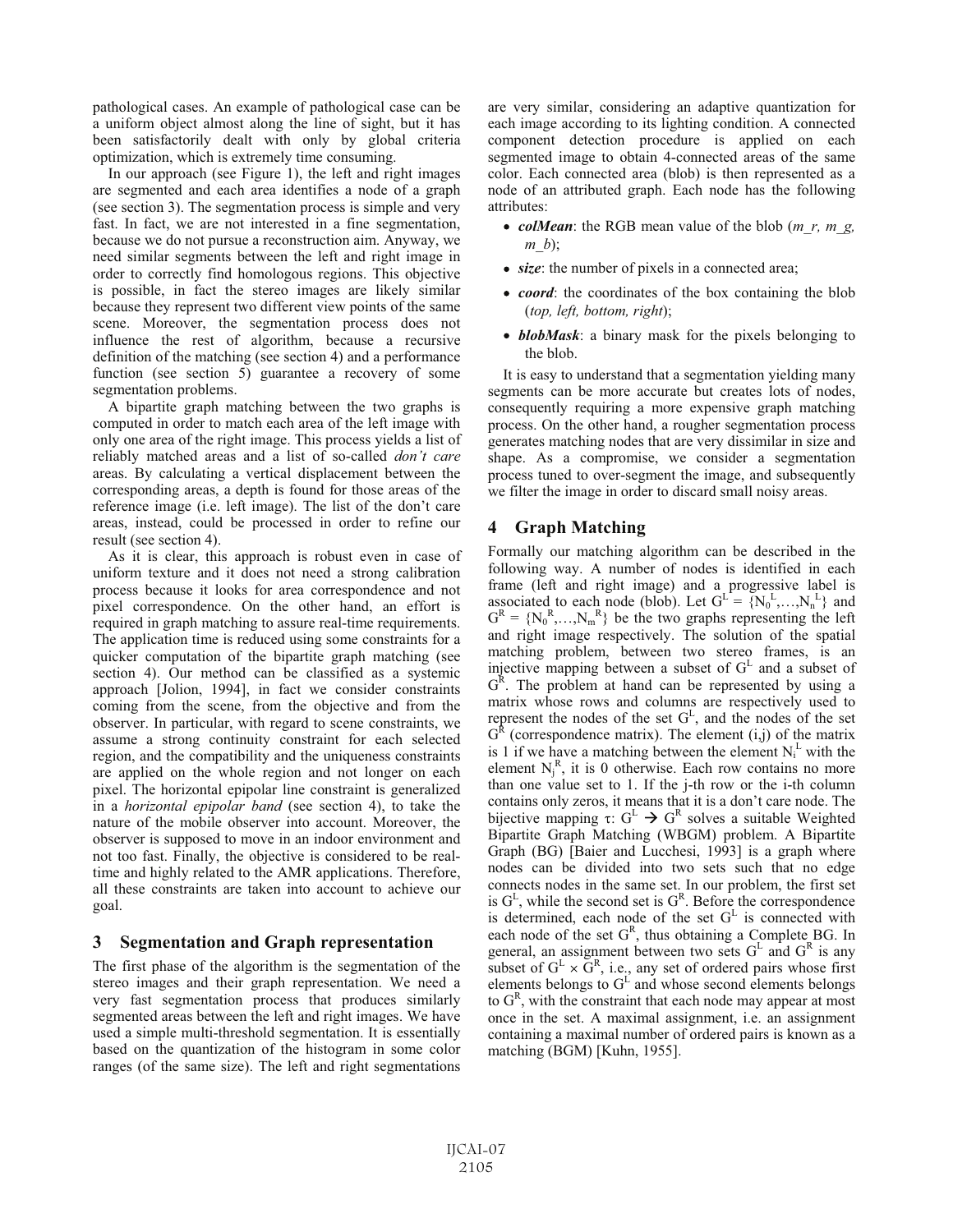A cost function is then introduced, so that each edge  $(N_i^L,$  $N_j^R$ ) of the complete bipartite graph is assigned a cost. This cost takes into account how similar are the two nodes  $N_i^L$ and  $N_j^R$ . The lower is the cost, the more suitable is that edge. If the cost of an edge is higher than a threshold (thrMatch), the edge is considered unprofitable and is removed from the graph (its cost is considered to be  $\infty$ ).

Let us now introduce the cost function:

$$
Cost = \frac{colCost + d \text{ } i \text{ } mCost + posCost}}{3}
$$
  
Where:  

$$
\sum \text{ } colMean_{c}^{L}
$$

$$
\sum_{\substack{i \in \{m-r, m=g, m_b\} \\ i \in \{bottom, right\}}} \left| \begin{array}{c} colMean_i^L - colMean_i^R \\ 3 * 256 \end{array} \right|
$$
\n
$$
d \text{ in} Cost = \frac{j \in \{top, left\}}{1} \left| \begin{array}{c} (i^L - j^L) - (i^R - j^R) \\ (i^L - j^L) - (i^R - j^R) \end{array} \right|
$$
\n
$$
p \text{ is } cost = \frac{j \in \{top, left\}}{2 * (width + height)}
$$

where *width* and *height* are the dimensions of the frame. The matching with the lowest cost among the ones with maximal cardinality is selected as the best solution. The problem of computing a matching having minimum cost is called Weighted BGM (WBGM). This operation is generally timeconsuming; for this reason the search area (that is the subset of possible couples of nodes) is bounded by the *epipolar* and *disparity bands* (see Figure 2).



**Figure 2**: Epipolar and disparity bands: some constraints to optimize the WBGM.

These constraints come from stereo vision geometry, but in our case they represent a generalization. The epipolar band is a generalization for epipolar line, that is the maximum horizontal displacement of two corresponding nodes (generally its value can be a few pixel). Disparity band, instead, is a vertical displacement, so a node of the right image can move on the left almost of  $\alpha^*$ maxdisparity pixels (with  $\alpha$  a small integer). These two displacements are computed with respect to the centers of the bounding box of the two blobs.

The graph matching process yields a list of reliably matched areas and a list of so-called *don't care* areas. The matched areas are considered in the following section for the disparity computation. The list of the don't care areas, instead, is processed in order to group adjacent blobs in the left and right image and consequently reduce split and merge artifacts of the segmentation process. Finally, a new matching of these nodes is found. The recursive definition of this phase assures a reduction of the don't care areas in few steps, but sometimes this process is not needed because don't care areas are very small.

## **5 Disparity Computation**

The disparity computation is faced superimposing the corresponding nodes until the maximum covering occurs. The overlapping is obtained moving the bounding box of the smallest region into the bounding box of the largest one; precisely, the bounding box with the minimum width is moved horizontally into the other box, and the bounding box with the minimum height is moved vertically into the other box. The horizontal displacement, corresponding to the best fitting of the matched nodes, is the disparity value for the node in the reference image (left image).



**Figure 3**: Some examples of matched regions. In grey color the region from the right image and in white color the region from the left image.



**Figure 4**: The overlapping process minimizes the mismatching between the two matched regions.

A lot of objects have some appendices (see Figure 4) depending on the different segmentation between left and right image. However, this process finds the correct value for the disparity, minimizing the mismatching between the two matched regions. Moreover, we propose a performance measurement for the disparity computation in order to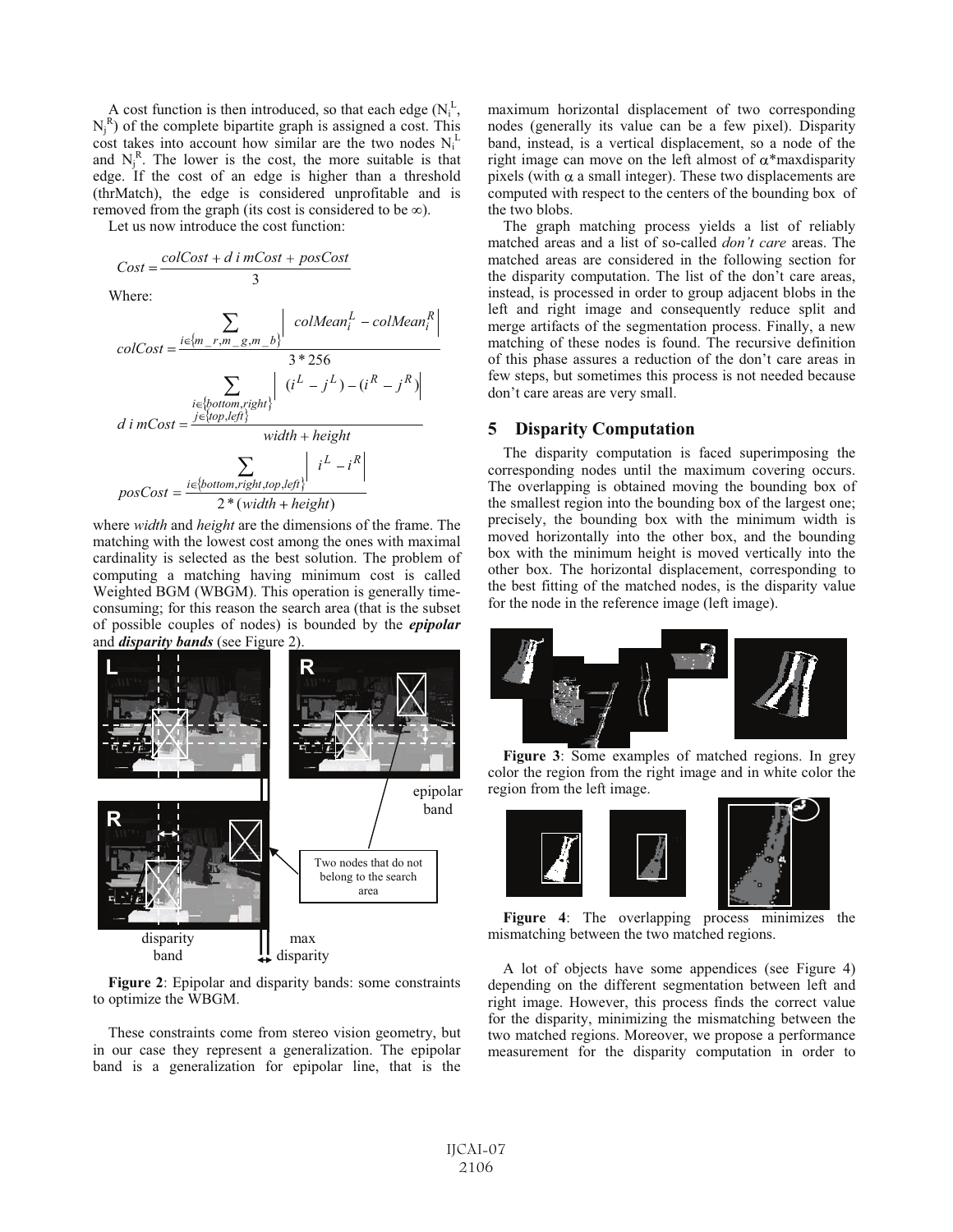consider also some cases with larger errors coming from both segmentation and matching process.

$$
performance = \frac{\max Fitting}{\max(sizeL, sizeR)}
$$

 It is the percentage value of the best fitting area size (*maxFitting*) with respect to the maximum size of the two matched regions (*sizeL* and *sizeR*).



**Figure 5**: On the left side our disparity map; on the right side a graphical representation of the performance function (a brighter region has the upper value of performance).

The result of our algorithm can be represented in a graph, the so-called *disparity graph*, and, as it is clear from the Figure 5, the nodes of this graph can have a *don't care* attribute or, alternatively, the couple of disparity and performance attributes. Therefore, we could select a minimum performance value, and label the regions below this value as don't care. All these don't care areas could be processed again in the WBGM, as say in the section 3, if we should need to refine the result. Anyway, in our experimental results, we use a simple post-filtering in order to reduce don't care regions. Each 4-connected don't care area is labeled choosing the most frequent among the disparities of the adjacent regions. This assumption comes from the continuity constraint, but it is clear that it is applicable only inside a region and not between two different regions, so it is checked that most of the adjacent regions have the same disparity value. An example of the post-filtering use is shown in the Figure 6.



**Figure 6**: On the left side the original disparity map; on the right side the result after applying the post-filtering.

# **6 Experimental results**

In the literature, tests are usually performed with standard databases composed of static images, well-calibrated and acquired in uniform lighting. The web site of Scharstein and Szeliski [Middlebury web site] is a good reference for some stereo images and to compare some stereovision algorithms. In this section we want to show our qualitative results and discuss some errors of the best algorithms in the literature, when applied to real cases. Nowadays, in AMR applications it is not defined a quantitative measurement for performance evaluation. On Middlebury web site it is proposed a quantitative performance evaluation for disparity map but in case of reconstruction aims. The following figure presents a stereo pair from the Tsukuba data set.



**Figure 7**: The reference image (on the left) and the ground truth (on the right), from Tsukuba data set.

The second image in Figure 7 represents the ground truth of the disparity map. An object has a higher grey level (corresponding to a high disparity between the two images) the closer it is to the camera, i.e. the lamp is in front of the statue that it in front of the table, etc.

The following Figure 8 shows our result on the Tsukuba DB and a comparison with other approaches. We have selected the best methods in the literature: squared differences (SSD), dynamic programming (DP) and graph cuts (GC) [Scharstein and Szeliski, 2002]. The first is a local area-based algorithm, the other two ones are global area-based algorithm. The experiments have been performed on a notebook Intel P4 1.5 GHz, 512 Mb RAM, and we have considered a resolution of 384x288 pixel.



**Figure 8**: A comparison with other approaches.